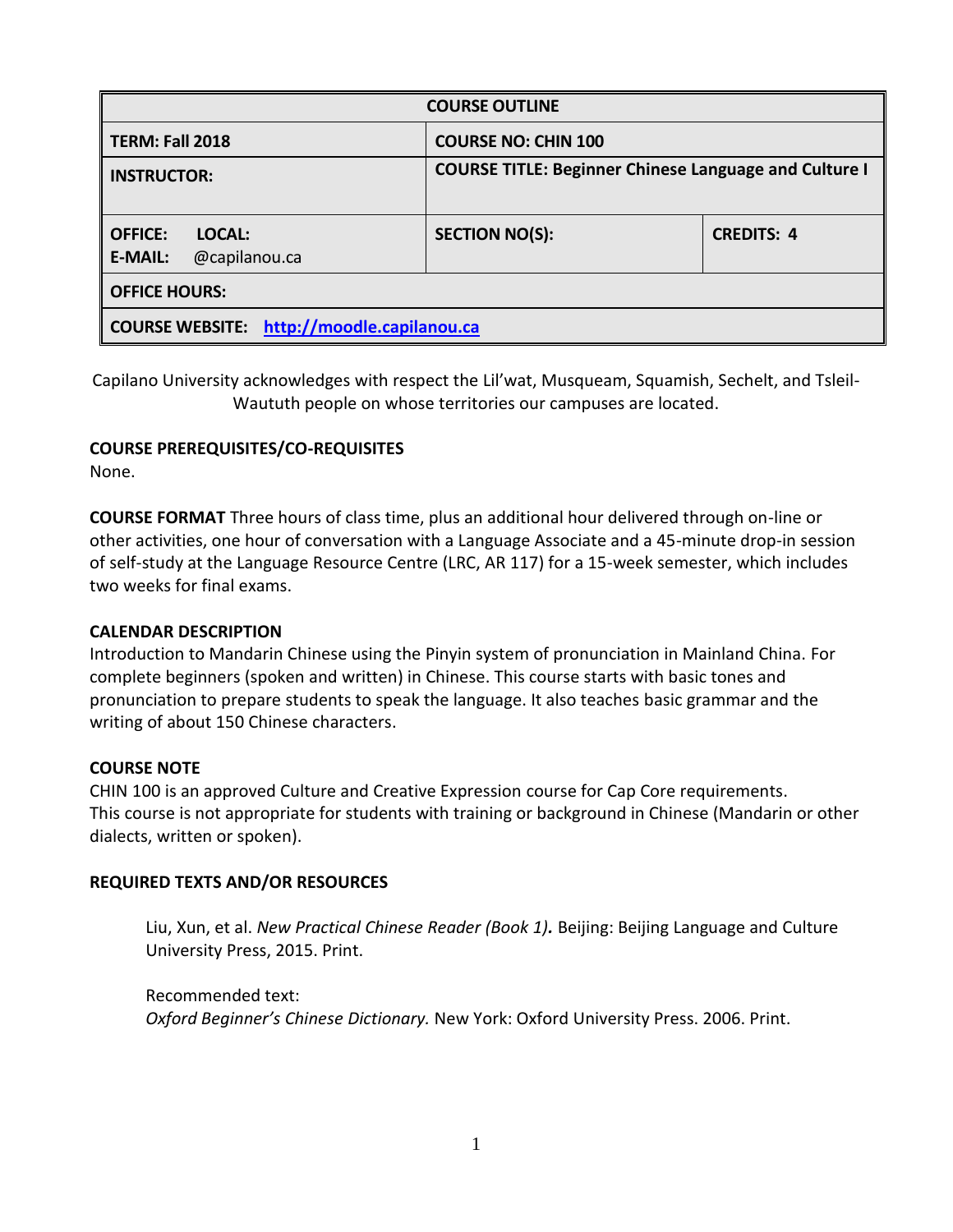### **COURSE STUDENT LEARNING OUTCOMES**

**On successful completion of this course, students will be able to do the following:**

- Use Mandarin Phonetics: tones and pronunciation;
- Write approximately 150 Chinese characters;
- Write short Chinese sentences;
- Conduct simple conversation in Mandarin: greetings, requests, numbers, dates, time, daily activities and school life, etc.;
- Describe Chinese cultures, social values and customs;
- Compare social and cultural etiquette in Chinese and Canadian contexts.

### **Students who complete this Culture & Creative Expression course will be able to do the following:**

- Engage in creative processes including conception, investigation, execution, and ongoing critical analysis.
- Identify, analyze, and critique the elements of a form of expression using its specific vocabulary.
- Examine the intersection of linguistic and cultural forms by expressing in a language other than English.
- Assess the interaction among cultural frameworks, people, and the natural environment.

| <b>WEEK</b>     | <b>CHAPTER</b>                      | <b>LRC</b>          | <b>CONVERSATION</b> |
|-----------------|-------------------------------------|---------------------|---------------------|
| 1               | <b>Phonetics</b><br>Lessons $1 - 2$ | Lab Orientation     | Oral 1              |
| $\overline{2}$  | Lesson 3                            | Lessons $1 - 2$     | Oral 2              |
| 3               | Lesson 4<br>Test 1                  | Lesson 3            | Oral 3              |
| 4               | Lesson 5                            | Lesson 4            | Oral 4              |
| 5               | Lesson 6                            | Lesson 5            | Oral 5              |
| 6               | Lesson 7<br>Test 2                  | Lesson 6            | Oral 6              |
| $\overline{7}$  | Lesson 8                            | Lesson 7            | Oral 7              |
| 8               | Lessons 8-9<br>Mid Term             | Lesson 8            | Oral 8              |
| 9               | Lesson 9                            | Lesson 9            | Oral 9              |
| 10              | Lessons 9 -10                       | Lesson 10           | Oral 10             |
| 11              | Lesson 10<br>Test 3                 | Lesson 10           | Oral 11             |
| 12 <sub>2</sub> | Lesson 11                           | Lesson 11           | Oral 12             |
| 13              | Lesson 11                           | <b>Final Review</b> | <b>Final Review</b> |
| 14-15           | Final exam period                   |                     |                     |

### **COURSE CONTENT**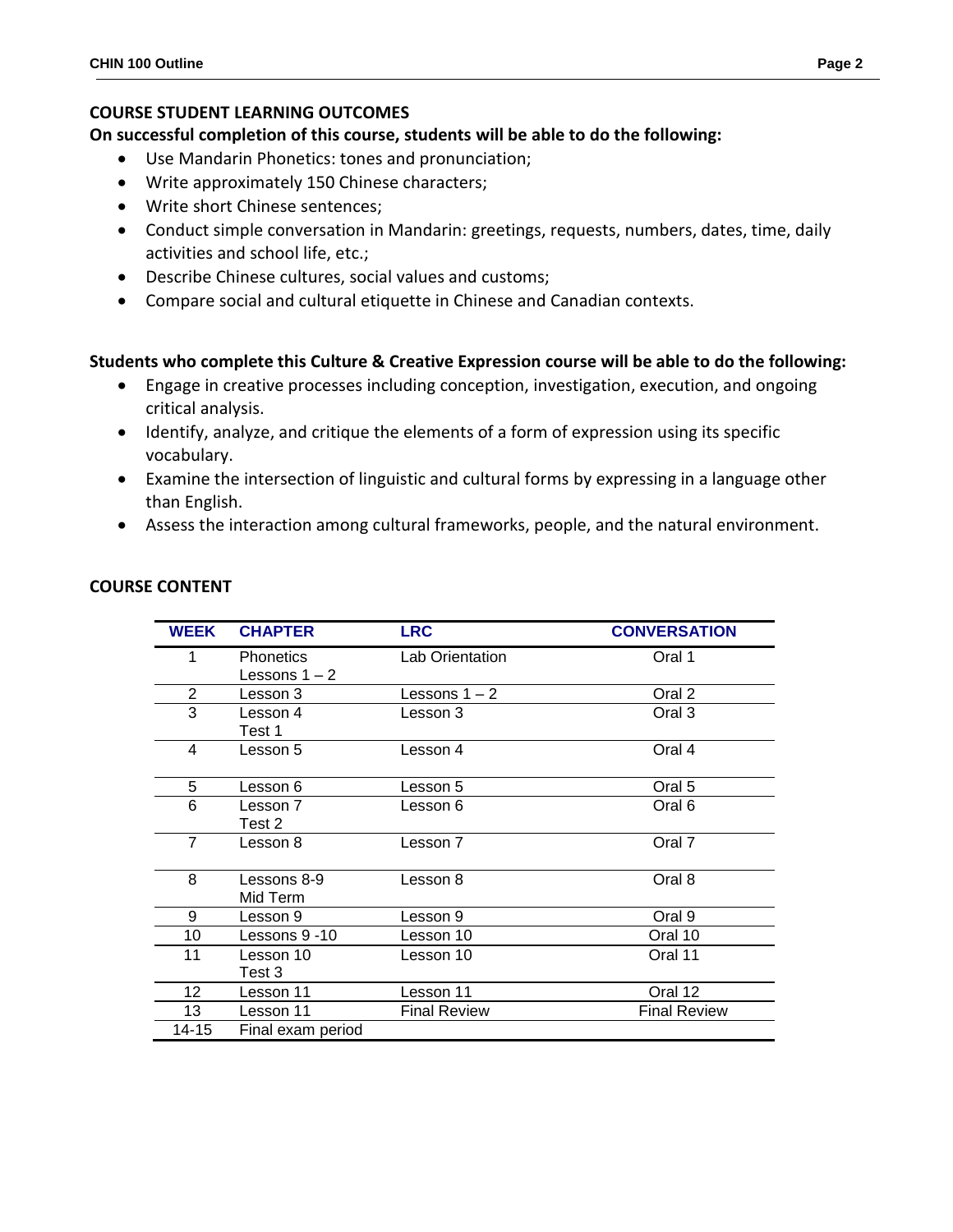### **EVALUATION PROFILE**

Final grades for the course will be computed based on the following schedule.

| Class work (written exercises, culture, role-play) | 10%  |
|----------------------------------------------------|------|
| Chapter Tests (3)                                  | 15%  |
| Participation                                      | 5%   |
| <b>LRC</b>                                         | 10%  |
| Conversation                                       | 15%  |
| Mid Term Exam                                      | 20%  |
| <b>Final Exam</b>                                  | 25%  |
| Total:                                             | 100% |

#### Final Exams

There will be a final written exam during the final exam period. Students can expect to write exams at any time during this period. Individual exam times will not be rescheduled because of holidays, work, or other commitments.

#### Class work

Course work will include writing basic Chinese vocabulary and sentences in both Pinyin (Romanized Phonetics) and Chinese characters. There will be weekly assignments which require translation between English and Chinese characters marked to measure their language, grammar, and reading abilities. Assignments will also include exercises in Chinese cultural values and customs which will include participation in classroom role-plays.

#### Tests/Exams

There will be three written tests, a written Mid-term Exam and a Final Exam.

#### Lab (Language Resource Centre)

 Language labs provide the opportunity to further develop listening and pronunciation skills. Students must attend the Language Resource Centre (LRC in Arbutus 117) to complete assigned material (typically 45 minutes per week). The LRC will be open on a drop-in basis. Mark will be based on completion of weekly assignments.

#### Conversation

During conversation classes you have the opportunity to practice speaking Chinese in small groups. Mistakes and risk-taking are a normal part of the learning process; you are therefore encouraged to participate to the best of your ability. Students will participate in a one hour conversation seminar on a weekly basis, during which oral exercises will be conducted based on lessons learned in the lecture.

#### **Participation**

Participation represents a significant part of the course, not just in the percentage of your grade but, more importantly, in the impact that it has on your learning and the environment in which we all work. Students are expected to come prepared to participate in all course activities by having done the assigned homework beforehand. During these activities, students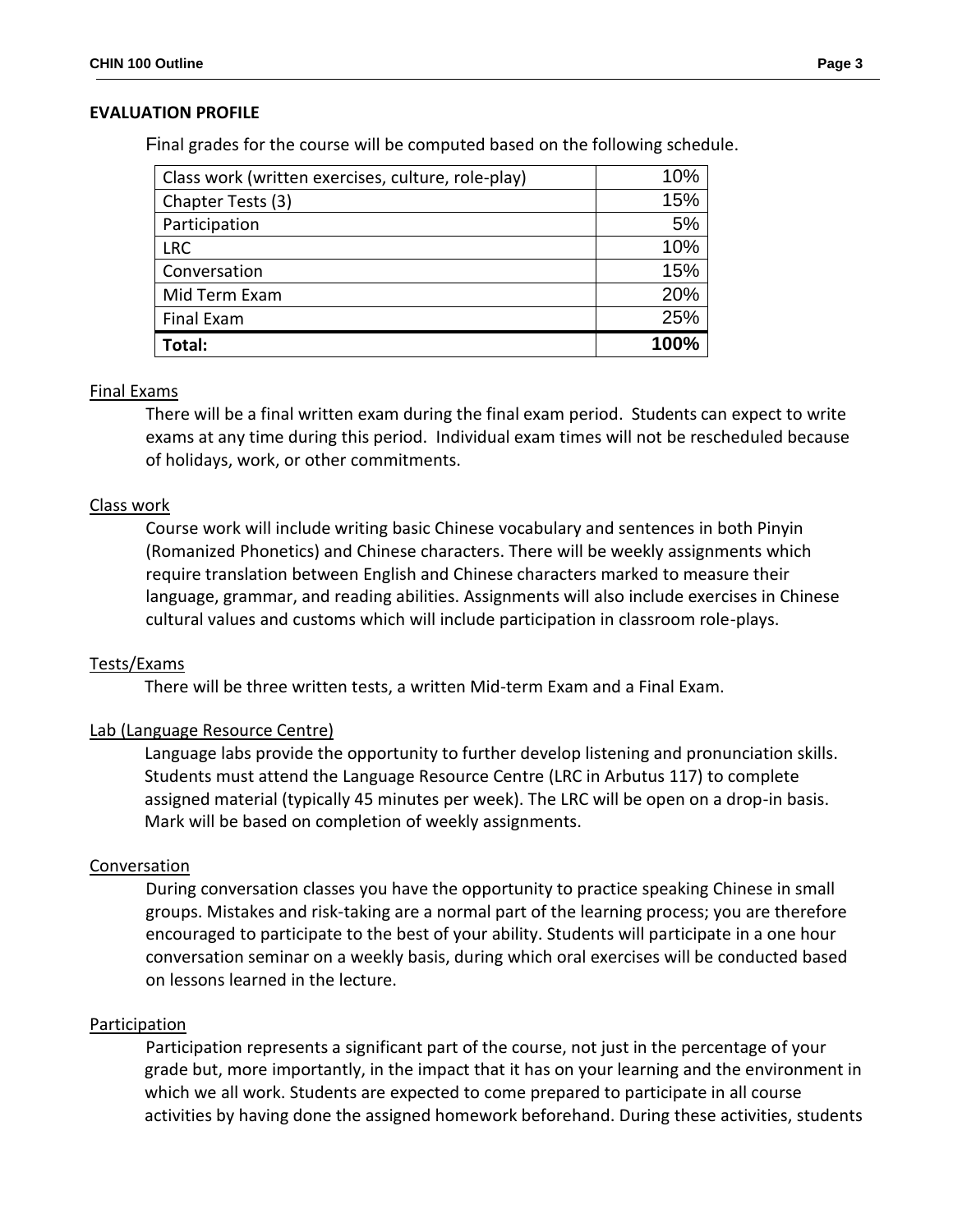should speak Chinese as much as possible. Students are also expected to follow the basic rules of courtesy (and the Capilano Student Code of Conduct).

### **GRADING PROFILE**

|  |                                        | $A+ = 90-100$ $B+ = 77-79$ $C+ = 67-69$ $D = 50-59$ |  |
|--|----------------------------------------|-----------------------------------------------------|--|
|  |                                        | $A = 85-89$ $B = 73-76$ $C = 63-66$ $F = 0-49$      |  |
|  | $A- = 80-84$ $B- = 70-72$ $C- = 60-62$ |                                                     |  |

Students should refer to the University Calendar for the effect of the above grades on grade point average.

### **Incomplete Grades**

Grades of Incomplete "I" are assigned only in exceptional circumstances when a student requests extra time to complete their coursework. Such agreements are made only at the request of the student, who is responsible to determine from the instructor the outstanding requirements of the course.

#### **Late Assignments**

Assignments are due at the beginning of the class on the due date listed. If you anticipate handing in an assignment late, please consult with your instructor beforehand.

### **Missed Exams/Quizzes/Labs etc.**

Make-up exams, quizzes and/or tests are given at the discretion of the instructor. They are generally given in medical emergencies or severe personal crises. Some missed labs or other activities may not be able to be accommodated. Please consult with your instructor.

#### **Attendance**

Students are expected to attend all classes including conversation and the Language lab and associated activities. It is the student's responsibility to catch up on any material missed due to absence from class, including announcements, assigned reading/homework and handouts. Students are expected to adhere to class times so as not to disrupt the activity of the class.

#### **Language Usage**

Students are expected to proofread all written work for any grammatical, spelling and stylistic errors. Instructors may deduct marks for incorrect grammar and spelling in written assignments.

#### **Electronic Devices**

Students may use electronic devices during class for note-taking only.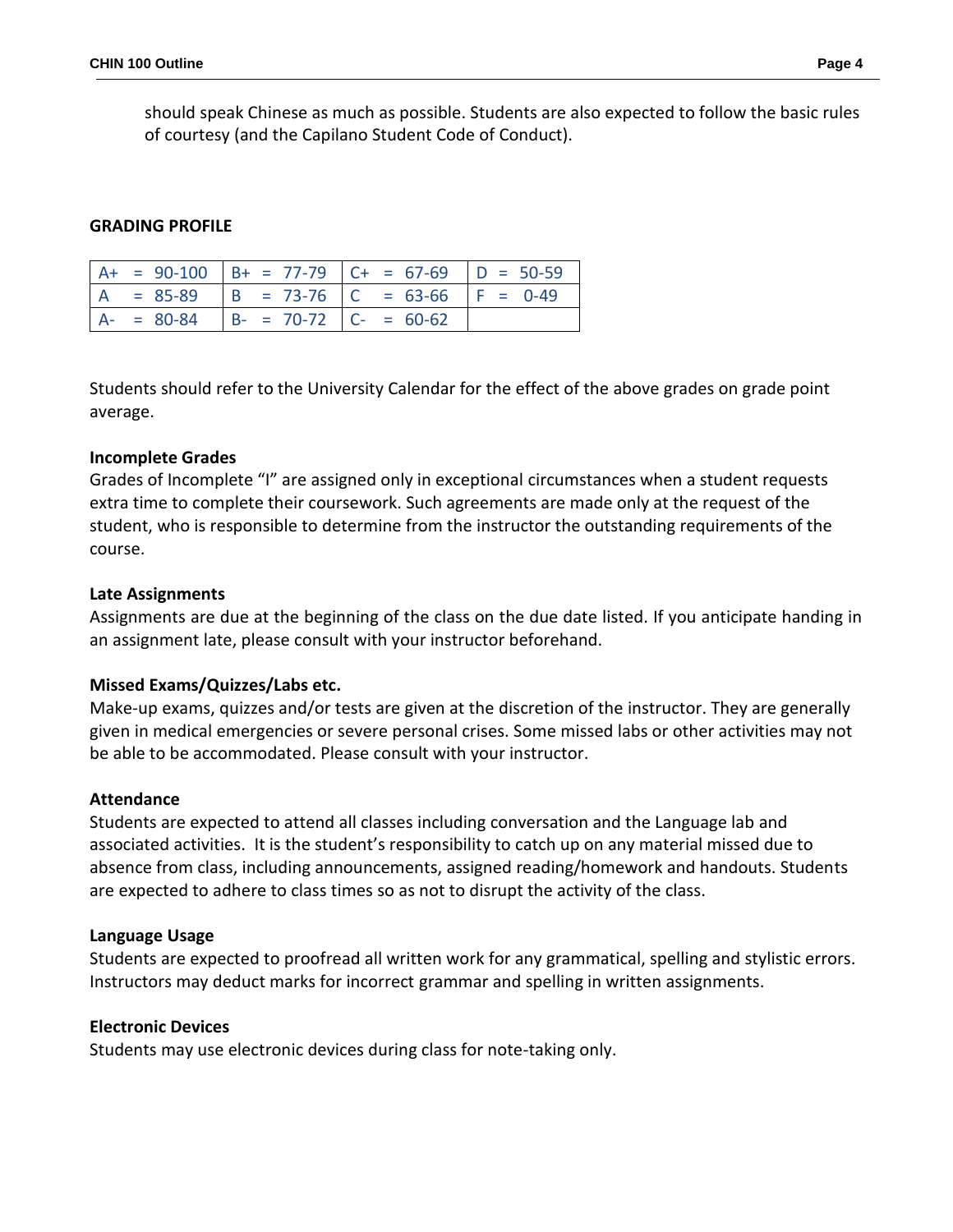# **On-line Communication**

Outside of the classroom, instructors will (if necessary) communicate with students using either their official Capilano University email or Moodle; please check both regularly. Official communication between Capilano University and students is delivered to students' Capilano University email addresses only.

# **UNIVERSITY OPERATIONAL DETAILS**

# **Tools for Success**

Many services are available to support student success for Capilano University students. A central navigation point for all services can be found at:<http://www.capilanou.ca/services/>

# **Capilano University Security:**

**[CapU Mobile Safety App](https://www.capilanou.ca/services/safety-security/CapU-Mobile-Safety-App/)**

# **Policy Statement (S2009-06)**

Capilano University has policies on Academic Appeals (including appeal of final grade), Student Conduct, Academic Integrity, Academic Probation and other educational issues. These and other policies are available on the University website.

# **Academic Integrity (S2017-05)**

Any instance of academic dishonesty or breach of the standards of academic integrity is serious and students will be held accountable for their actions, whether acting alone or in a group. See policy S2017-05 for more information: <http://www.capilanou.ca/about/governance/policies/Policies/>

Violations of academic integrity, including dishonesty in assignments, examinations, or other academic performances, are prohibited and will be handled in accordance with the Student Academic Integrity Procedures.

**Academic dishonesty** is any act that breaches one or more of the principles of academic integrity. Acts of academic dishonesty may include but are not limited to the following types:

**Cheating**: Using or providing unauthorized aids, assistance or materials while preparing or completing assessments, or when completing practical work (in clinical, practicum, or lab settings), including but not limited to the following:

- Copying or attempting to copy the work of another during an assessment;
- Communicating work to another student during an examination;
- Using unauthorized aids, notes, or electronic devices or means during an examination;
- Unauthorized possession of an assessment or answer key; and/or,
- Submitting of a substantially similar assessment by two or more students, except in the case where such submission is specifically authorized by the instructor.

**Fraud**: Creation or use of falsified documents.